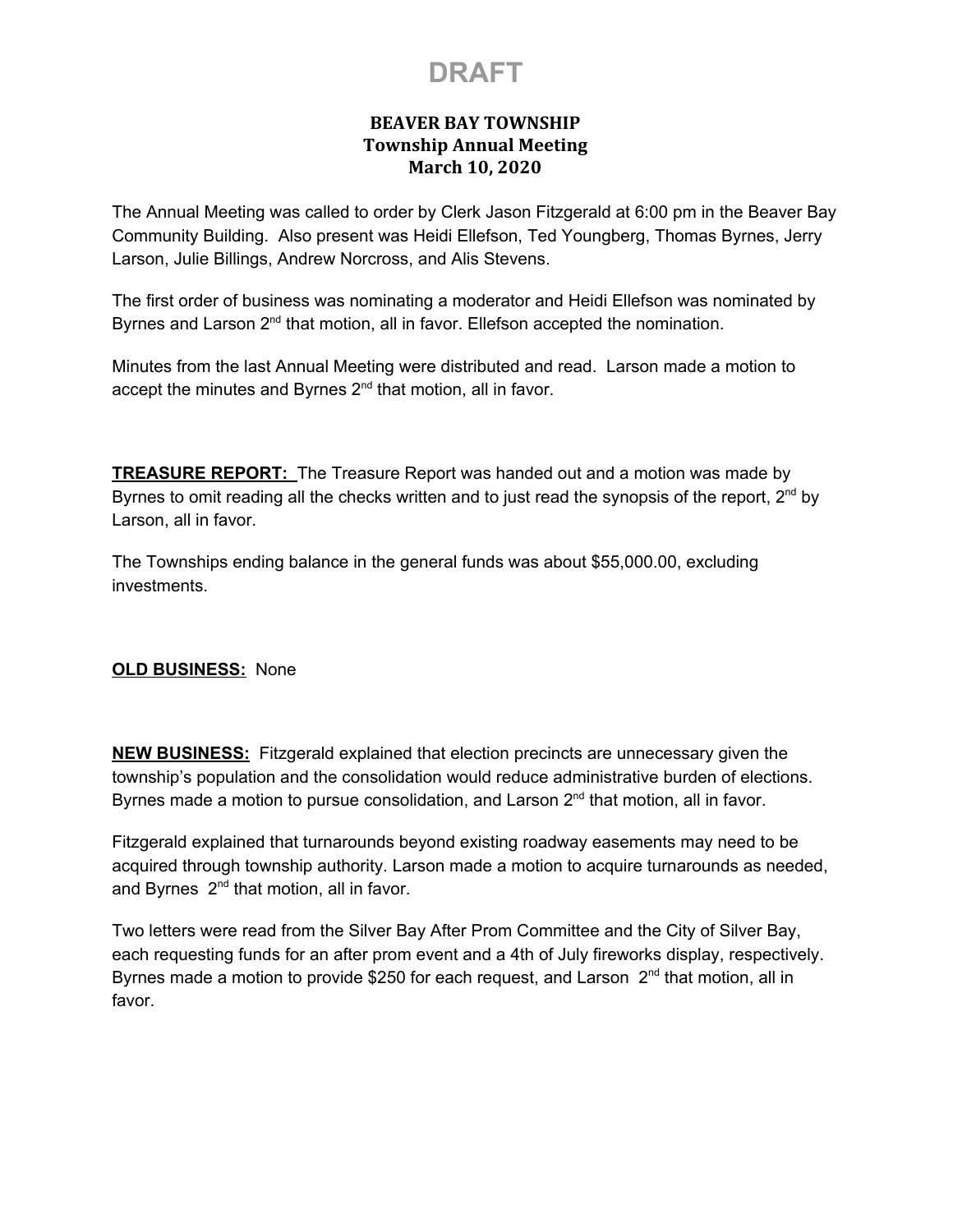**BUSINESS OF THOSE IN ATTENDANCE:** Julie Billings was in attendance representing the Silver Bay Public Library. Billings indicated that there has been strong community use of the library including a 1.6% increase in circulation for a total of 39,954 items providing an estimated value of over \$1,000,000. Larson made a motion to appropriate \$1,500 to the library as the township's contribution, and Byrnes 2<sup>nd</sup> that motion, all in favor.

Andrew Norcross was in attendance on behalf of Camp Finland seeking donations to continue providing services and youth activities for the community. Byrnes made a motion to appropriate \$1,000 to the Friends of Finland organization, and Larson 2<sup>nd</sup> that motion, all in favor.

Alis Stevens was in attendance on behalf of North Shore Area Partners seeking donations to continue their mission of supporting senior independence in the community. Byrnes made a motion to appropriate \$1,000 to North Shore Area Partners, and Larson 2<sup>nd</sup> that motion, all in favor.

**ROAD REPORT:** Larson gave a short road report. The roads were mostly chlorided this past year. All the gravel roads were graded and that will be done this year and every year from now on. This year, turnarounds, general upkeep, and material acquisition will be the main focus.

**CEMETERY REPORT:** Ellefson gave the cemetery report. Minor road work has been done, the perpetual fund continues to grow, however the other area has not been opened yet.

**SETTING THE LEVY:** Byrnes made a motion to keep the levy the same as last year and Larson 2<sup>nd</sup> that motion, all in favor.

- **GENERAL REVENUE \$6,000.00**
- **ROAD AND BRIDGE \$15,000.00**
- **FIRE FUND \$34,000.00**
- **CEMETERY FUND \$7,000.00**

**TOTAL \$62,000.00**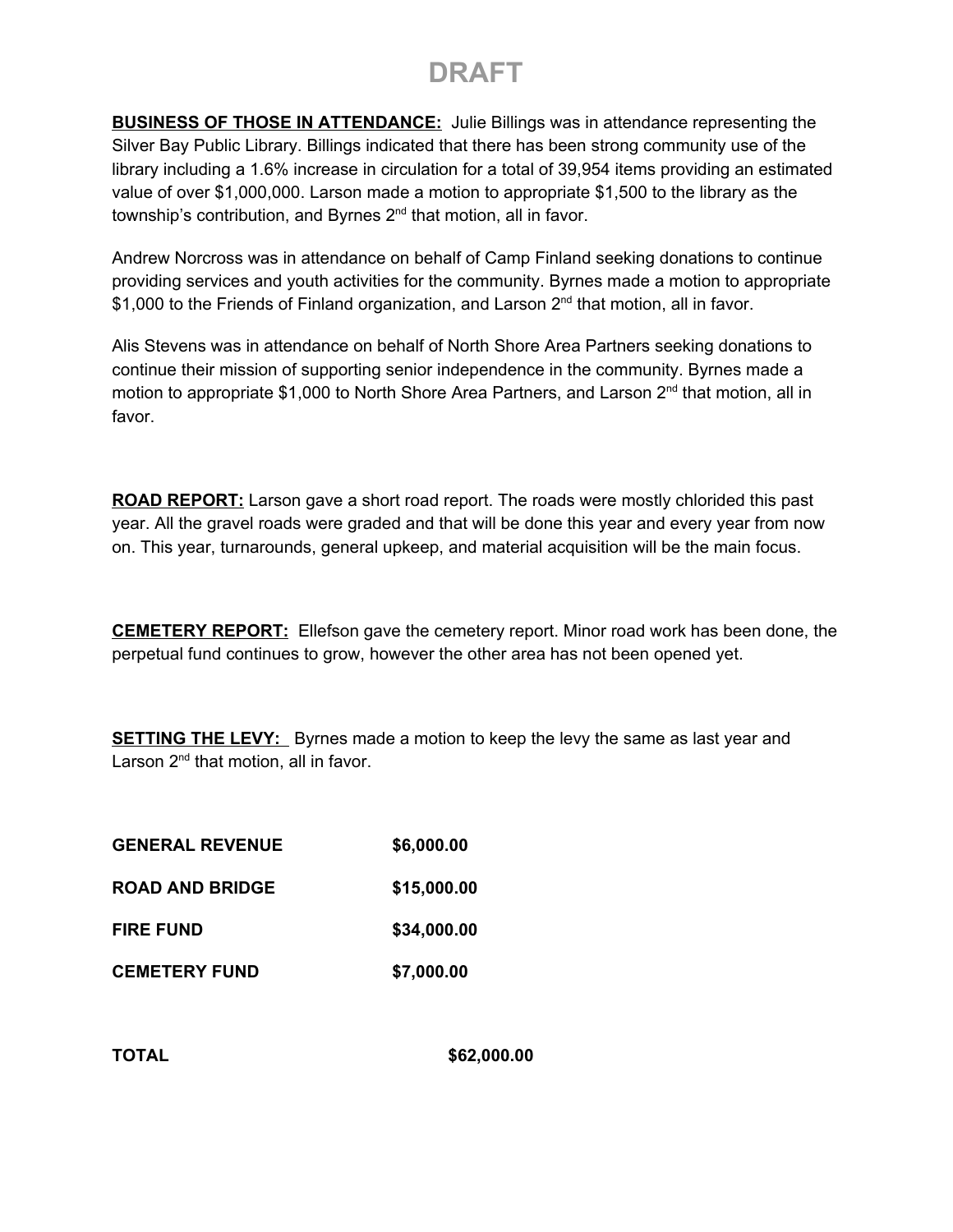Byrnes made a motion for the Annual Meeting next year to take place at 6:00 pm in the Beaver Bay Community Building, Larson 2<sup>nd</sup> that motion, all in favor.

Larson made a motion to adjourn the meeting  $@$  6:30pm and Byrnes 2<sup>nd</sup> that motion, all in favor.

Meeting Adjourned

Respectfully submitted,

Jason Fitzgerald, Clerk

Beaver Bay Township

By motion of the electors, on March 9, 2021, the aforementioned minutes have been approved

Moderator of Town Meeting

\_\_\_\_\_\_\_\_\_\_\_\_\_\_\_\_\_\_\_\_\_\_\_\_\_\_\_\_\_\_\_\_\_\_\_\_\_\_

\_\_\_\_\_\_\_\_\_\_\_\_\_\_\_\_\_\_\_\_\_\_\_\_\_\_\_\_\_\_\_\_\_\_\_\_\_\_